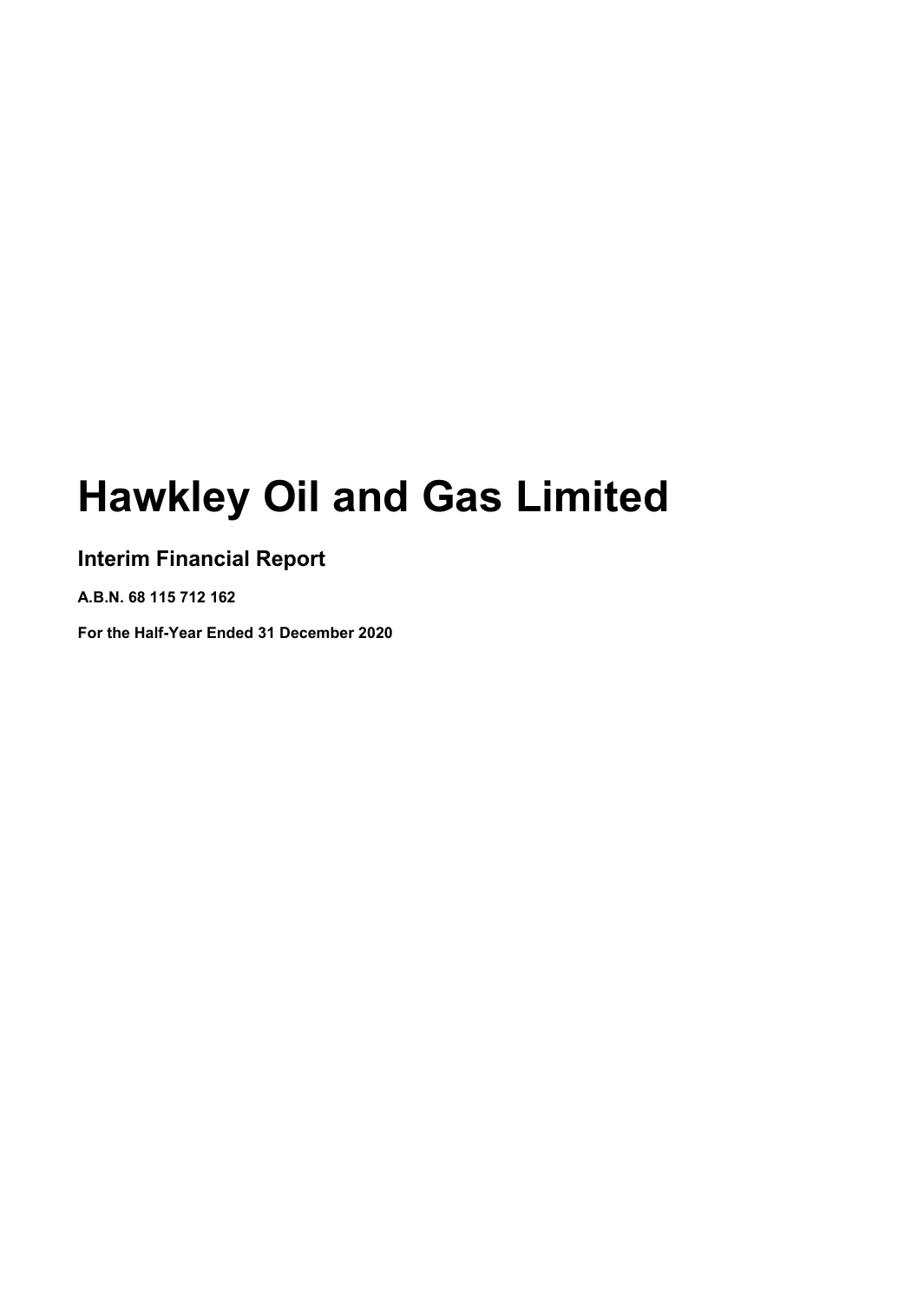### **Hawkley Oil and Gas Limited**

### **Contents**

**For the Half-Year Ended 31 December 2020** 

| Directors' Report                      |    |
|----------------------------------------|----|
| Directors' Declaration                 | 4  |
| Auditor's Independence Declaration     | 5  |
| Statement of Comprehensive Income      | 6  |
| <b>Statement of Financial Position</b> |    |
| Statement of Changes in Equity         | 8  |
| <b>Statement of Cash Flows</b>         | 9  |
| Notes to the Financial Statements      | 10 |
| Independent Auditor's Review Report    |    |
|                                        |    |

**Page**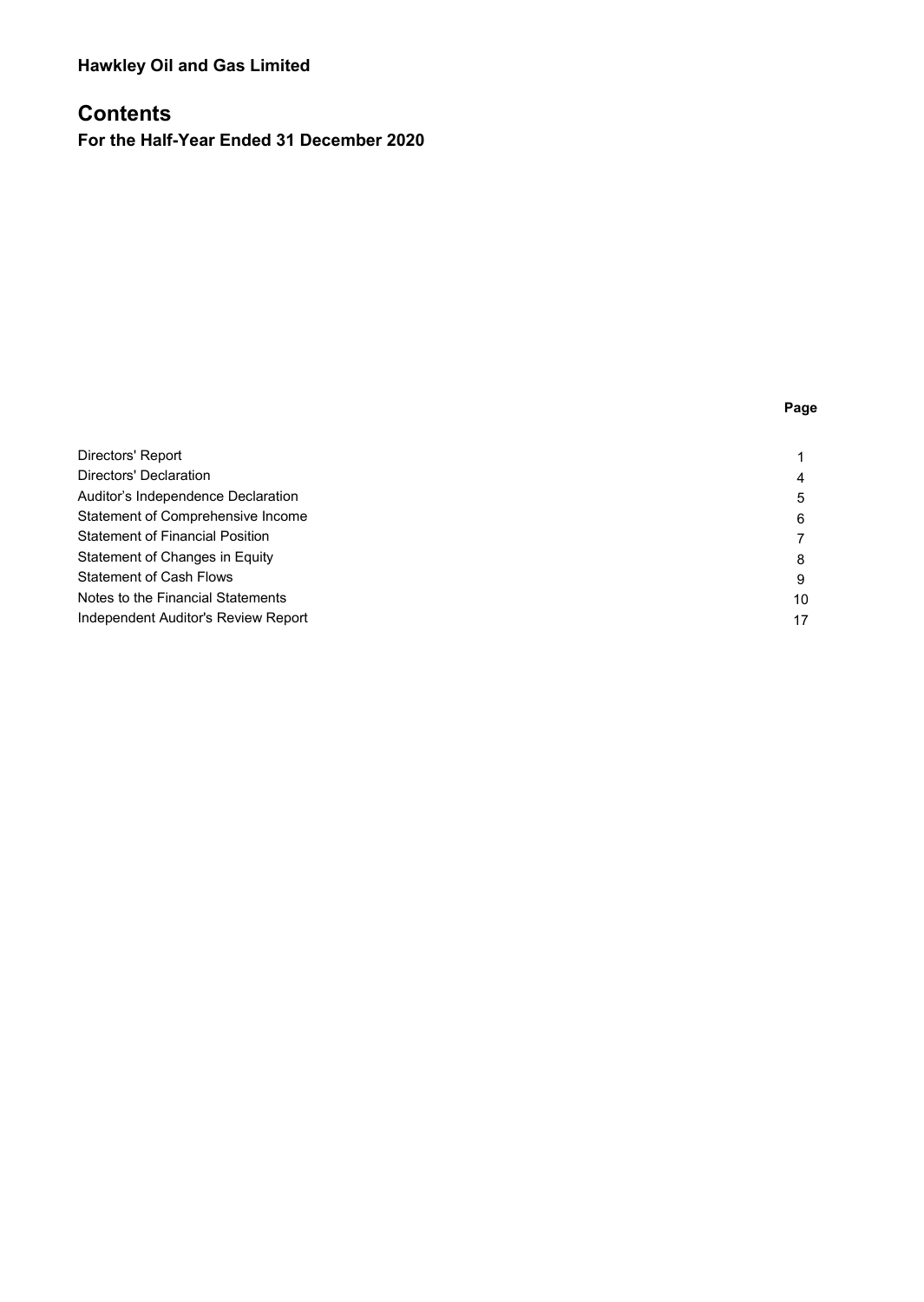### **Directors' Report**

**31 December 2020**

Your directors submit their report, together with the interim financial statements of Hawkley Oil and Gas Limited (the Company) for the half year ended 31 December 2020.

### **Directors**

The names of the directors in office at any time during, or since the end of, the half year are:

| Names               | <b>Position</b>                                   |
|---------------------|---------------------------------------------------|
| Mr. Joseph Naemi    | Non-Executive Chairman - appointed 16 August 2021 |
| Mr. Cosimo Damiano  | Executive Director – appointed 1 July 2021        |
| Mr. Murray Wylie    | Non-Executive Director                            |
| Mr. Thomas Fontaine | Managing Director - resigned 19 August 2021       |
| Mr. Kane Marshall   | Non-Executive Director - resigned 20 July 2021    |

#### **Company Secretary**

Mr. Murray Wylie

#### **Principal activities**

The principal activities of the Company during the year consisted of seeking to restructure the Company's debt and acquire a suitable oil and gas project to support recapitalisation of the Company and the resumption of trading of its securities on the ASX.

#### **Operating results**

The loss of the Company for the half year ended 31 December 2020 amounted to \$731,099 (31 December 2019: \$186,817).

#### **Review of operations**

The Company's securities were suspended from trading on the ASX on 11 May 2017 following completion of the sale of its Ukraine Oil & Gas assets. Changes to the ASX Listing Rules announced 15 April 2019 meant that Hawkley would be subject to automatic removal from the Official List on 3 February 2020 if the Company had not completed an acquisition transaction, recapitalisation and obtained all necessary approvals to resume trading of its securities by that time.

On 24 October 2019 Hawkley announced that it had entered into a sale and purchase agreement to acquire an approximately 33% working interest in an operating oil and gas project located in Burke County, North Dakota, comprising 10 wells, 6,600 gross acres and 29 identified horizontal drilling locations. Shareholder approval for the proposed acquisition and recapitalisation was obtained on 6 April 2020. Due to its pending removal from the ASX Official List, the Company proceeded with the issue of a prospectus seeking to raise between \$5,000,000 and \$7,000,000 for the proposed acquisition and to enable re-compliance with Chapters 1 and 2 of the ASX Listing Rules.

Global commodity markets were experiencing abnormally large volatility around that time as a result of the impact on oil demand from the COVID-19 (coronavirus) outbreak and a rapid escalation in oil production by Saudi Arabia and Russia. Whilst the ASX provided a final extension until 6 July 2020 for Hawkley to complete its recompliance, a major group of proposed investors withdrew their support for the raising due to the macro-economic uncertainty with regards to prices and demand for oil and gas. In light of this and the difficult market conditions, the Company withdrew its prospectus on 4 June 2020 and allowed the sale and purchase agreement to lapse. The Company was formally removed from the ASX Official List on 9 June 2020.

Following its removal from the ASX on 9 June 2020, the Company has been in discussions with several parties to restructure its debt and explore opportunities to recapitalise the Company and seek a new listing on the ASX.

On 22 July 2020, the Company reached agreement to terminate its advisory services agreements with CPS Capital Pty Ltd ("CPS"), International Island Group Pty Ltd ("IIG") and Woodchester Capital Pty Ltd ("Woodchester"). In accordance with the settlement agreements, the Company allotted 12,000,000 fully paid ordinary shares to IIG and 7,000,000 fully paid ordinary shares and 3,500,000 options to Woodchester. The options have an exercise price of 5 cents per share on or before 30 June 2023.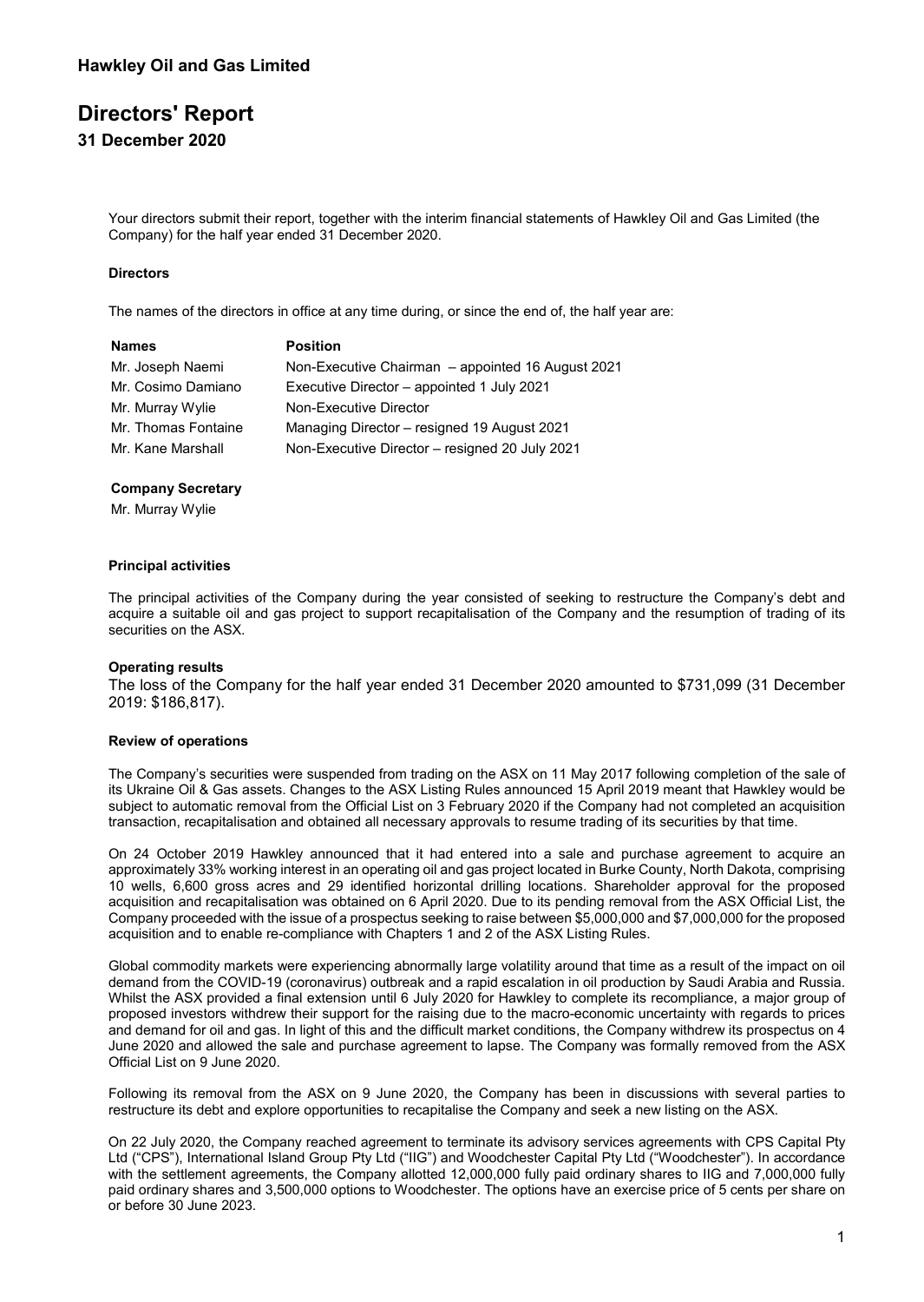### **Directors' Report**

**31 December 2020**

### **EVENTS SUBSEQUENT TO BALANCE DATE**

On 12 April 2021, the Company entered into settlement agreements with former directors Edmund Babington and Bill Foster to convert their outstanding directors' fees of \$160,127 at 3 cents per share into 5,337,423 fully paid ordinary shares in the Company.

On 30 June 2021, the Company entered into a settlement agreement with Emco Capital Pty Ltd ("Emco") in relation to the outstanding unsecured loan of \$200,000. Under the terms of the settlement, Emco agreed to accept \$100,000 cash payment now and \$100,000 cash payment at the earlier of 5 business days after shares in Hawkley are admitted to trading on the ASX or 31 December 2021. Emco also agreed to forego its entitlement to receive interest payments under the loan. The initial payment of \$100,000 was paid to Emco on 30 June 2021.

During 2021, Mr. Cosimo Damiano of Melbourne has been assisting the Company with its efforts to identify and complete a suitable transaction to enable the Company to recapitalise and seek admission to the ASX. On 1 July 2021 he joined the Board as an executive director. Mr. Damiano's experience involves the strategic analysis and merger and acquisition of oil and gas companies for global investment banks and energy commodity trading companies in a principal investment role. He has extensive experience in oil and gas investments throughout North and South America. More recently Mr. Damiano was the Managing Director of Xstate Resources Limited, an ASX listed junior oil and gas company with operations onshore northern California.

In May 2021, the Company began raising additional funds via convertible notes to finance the first loan settlement payment of \$100,000 to Emco and to provide working capital to pursue a new acquisition and IPO listing on ASX. The Company is looking to raise between \$500,000 and \$750,000 through the convertible notes and has received \$200,000 so far. The convertible notes will earn interest of 10% per annum. Subject to obtaining any necessary approvals, conversion into shares is mandatory at the earlier of 5 business days after the Company receives conditional approval from ASX for its securities to be admitted to quotation or 30 June 2022. The conversion price will be 25% of the of the issue price of shares issued by the Company pursuant to its capital raising conducted in relation to a listing transaction. If ASX listing does not occur before the 30 June 2022, the conversion price will be \$0.01 per share, subject to adjustment for any share reconstruction.

On 7 July 2021, Hawkley received notification that ASIC had approved the retirement of Ernst & Young as auditor of the Company and the appointment of RSM Australia Partners as the new Company auditor. The change in auditor was sought by the Company and Ernst & Young as both parties considered that the additional rigour and expense of having audits performed by a top tier audit firm was no longer justified or in the best interests of shareholders, following the removal of the Company from the ASX Official List.

Mr. Kane Marshall resigned from his position as a non-executive director on 20 July 2021 after serving the Company in that capacity for around 18 months. Mr. Tom Fontaine also resigned from the Company on 19 August 2021 after serving more than two years as Managing Director during what was a difficult period for the Company.

On 27 July 2021 the Company announced that it has entered into a Binding Letter of Intent ("LOI") to amalgamate with a Canadian oil and gas company with existing production and an independently certified reserve report (the "Merger"). The Merger will provide Hawkley with existing reserves (2P +12.5 MMBOE), existing production (+2900 BOEPD), access to high quality facilities and undeveloped land position, with likely significant production increases and yet to be developed resources at a low entry cost. The Merger is subject to certain conditions that include, but are not limited to, Hawkley seeking ASX relisting, management and board changes and Hawkley undertaking a capital raising.

Mr. Joseph Naemi joined the Board on 16 August 2021 as an independent non-executive chairman. Mr. Naemi has thirty years of international experience across the entire hydrocarbons value chain as a founder or co-founder of a series of oil and gas exploration and production ("E&P") companies, with a proven track record of monetising E&P assets. He has worked in a wide range of jurisdictions including The Americas, North Africa, Middle East, Central Asia, and South East Asia. He has previously served on the board of publicly listed oil & gas and mining companies in Australia, Canada, and Mongolia.

The impact of the Coronavirus (COVID-19) pandemic is ongoing and it is not practicable to estimate the potential impact, positive or negative, after the reporting date. The situation is rapidly developing and is dependent on measures imposed by the Australian Government and other countries, such as maintaining social distancing requirements, quarantine, travel restrictions and any economic stimulus that may be provided.

No other matters or circumstances have arisen since the end of the half year which significantly affected or could significantly affect the operations of the Company, the results of those operations, or the state of affairs of the Company in future financial years.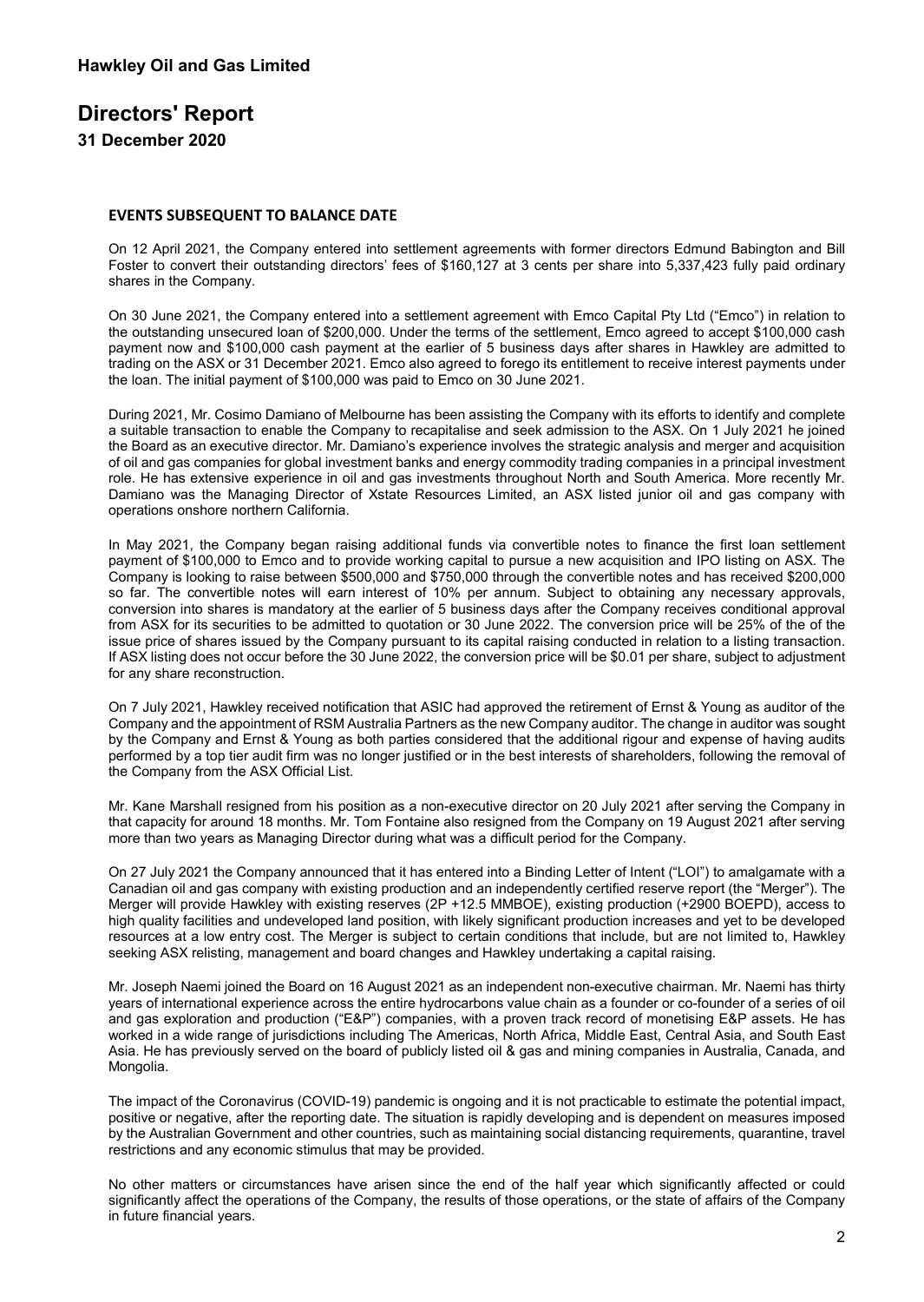## **Directors' Report**

**31 December 2020**

### **Auditor's independence declaration**

The auditor's independence declaration in accordance with section 307C of the *Corporations Act 2001* for the half year ended 31 December 2020 has been received and can be found on page 4 of the financial report.

This report is signed in accordance with a resolution of the Board of Directors.

4 Director: ...............................................................................

Mr. Cosimo Damiano

Dated 30 August 2021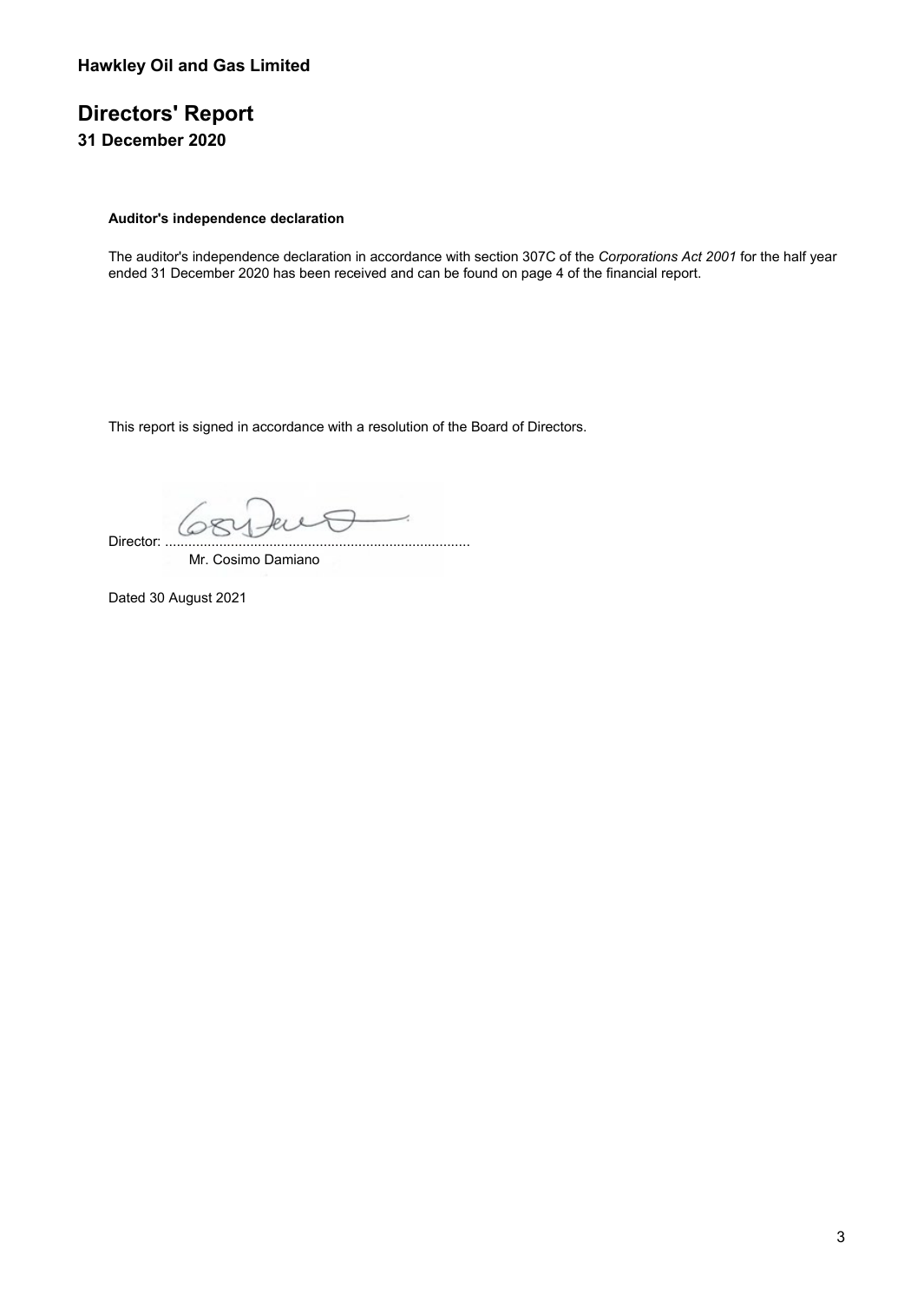### **Hawkley Oil and Gas Limited**

### **Directors' Declaration**

The directors of the Company declare that:

- 1. The financial statements and notes are in accordance with the *Corporations Act 2001*, including:
	- (a) complying with Accounting Standard AASB 134: Interim Financial Reporting; and
	- (b) give a true and fair view of the Company 's financial position as at 31 December 2020 and of its performance for the half-year ended on that date.
- 2. Subject to the matters outlined in Note 1, in the directors' opinion, there are reasonable grounds to believe that the Company will be able to pay its debts as and when they become due and payable.

This declaration is made in accordance with a resolution of the Board of Directors.

Director: ...............................................................................

Mr. Cosimo Damiano

Dated 30 August 2021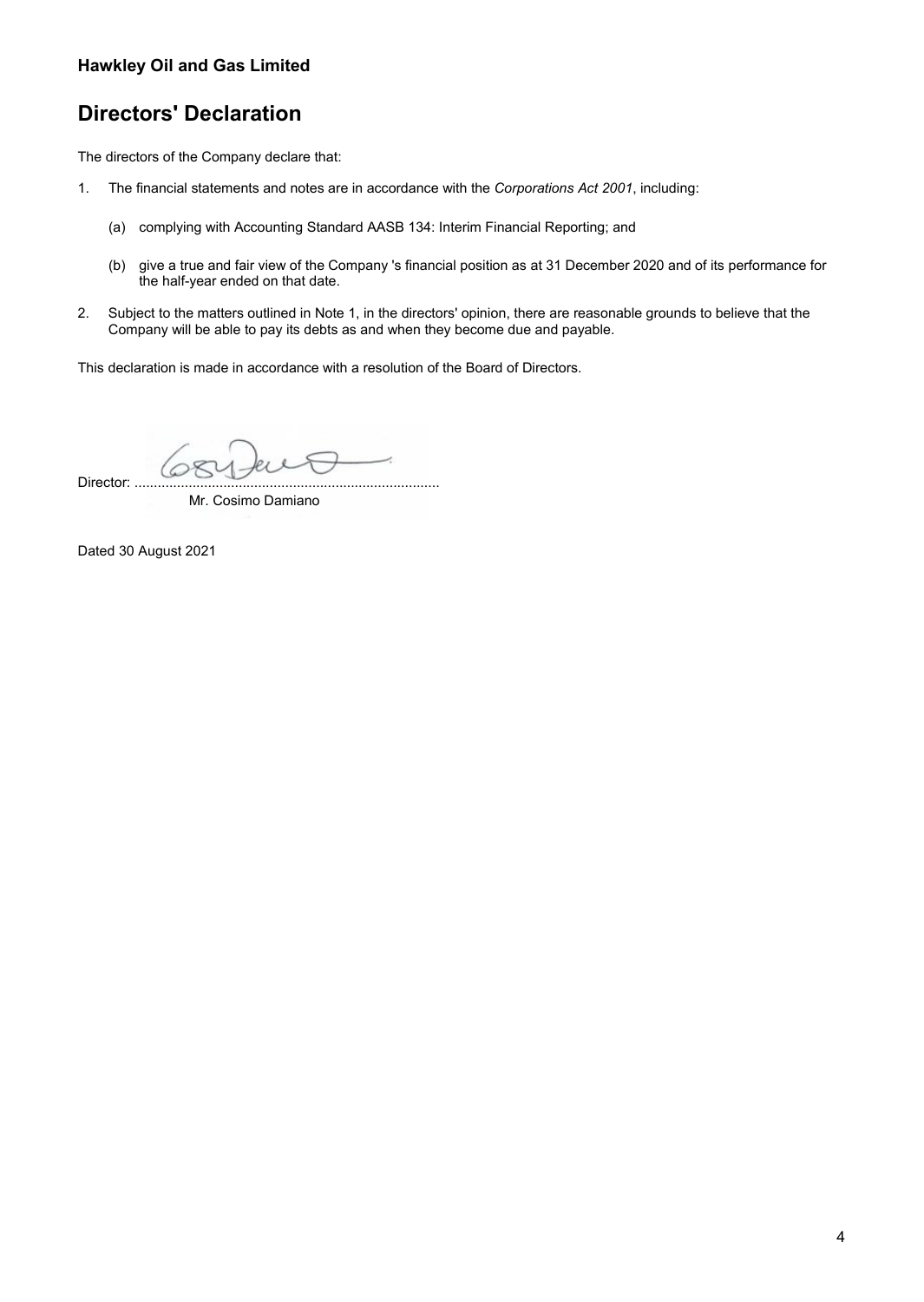

#### **RSM Australia Partners**

Level 32, Exchange Tower 2 The Esplanade Perth WA 6000 GPO Box R1253 Perth WA 6844

> T +61 (0) 8 9261 9100 F +61 (0) 8 9261 9111

> > www.rsm.com.au

### **AUDITOR'S INDEPENDENCE DECLARATION**

As lead auditor for the review of the financial report of Hawkley Oil and Gas Limited for the half-year ended 31 December 2020, I declare that, to the best of my knowledge and belief, there have been no contraventions of:

- (i) the auditor independence requirements of the *Corporations Act 2001* in relation to the review; and
- (ii) any applicable code of professional conduct in relation to the review.

2sm RSM AUSTRALIA PARTNERS

 $-\vec{r}$ 

Perth, WA<br>
Dated: 30 August 2021<br>
Partner Dated: 30 August 2021

### **THE POWER OF BEING UNDERSTOOD** AUDIT | TAX | CONSULTING

RSM Australia Partners is a member of the RSM network and trades as RSM. RSM is the trading name used by the members of the RSM network. Each member of the RSM network is an independent accounting and consulting firm which practices in its own right. The RSM network is not itself a separate legal entity in any jurisdiction. RSM Australia Partners ABN 36 965 185 036

Liability limited by a scheme approved under Professional Standards Legislation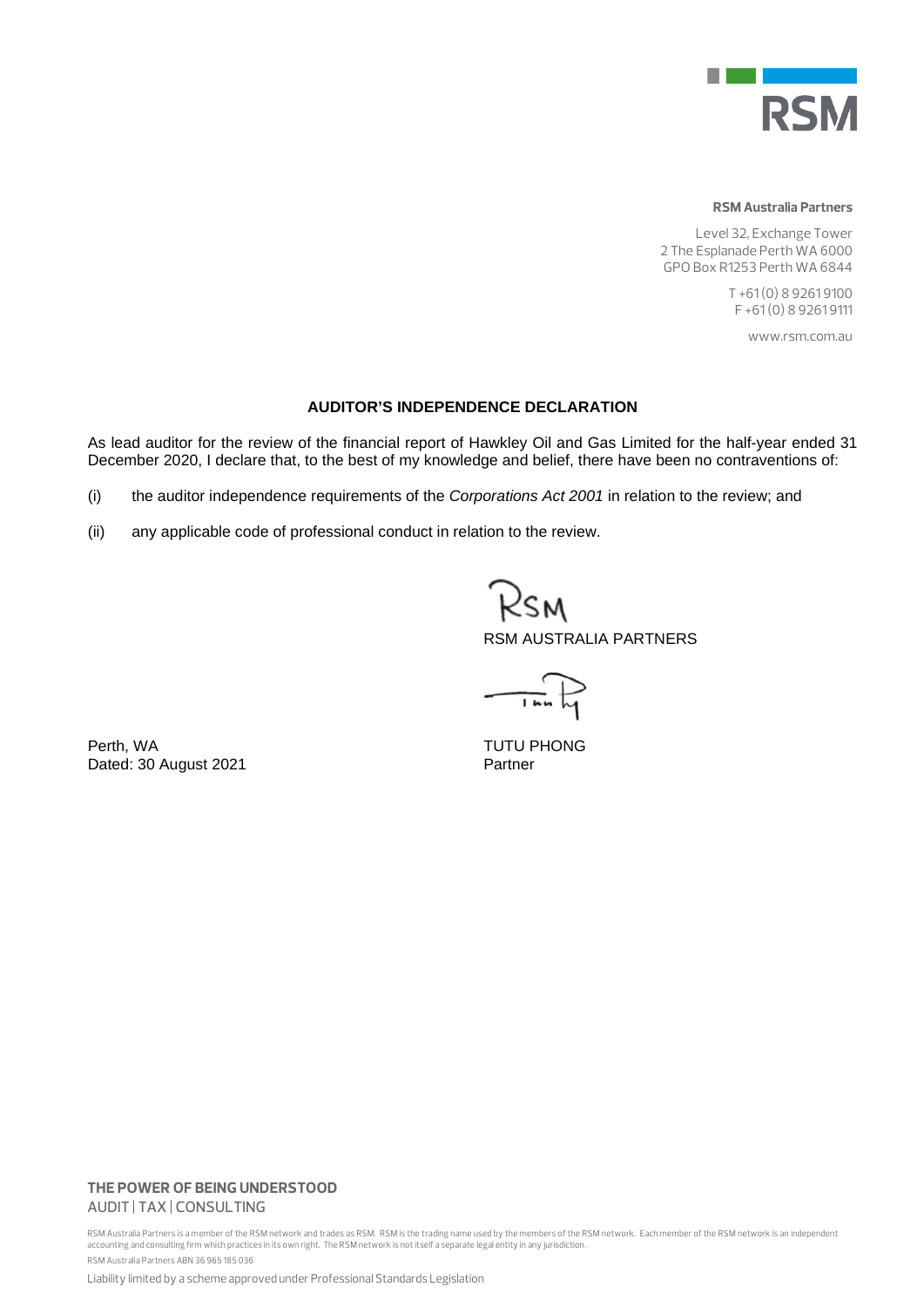### **Statement of Comprehensive Income**

**For the Half Year Ended 31 December 2020** 

|                                              |   | 31 December<br>2020<br>\$ | 31 December<br>2019<br>\$ |
|----------------------------------------------|---|---------------------------|---------------------------|
| Other income                                 | 4 | 47,002                    | 10,797                    |
| Administrative expenses                      | 4 | (774, 915)                | (178, 516)                |
| Interest expense                             |   | (3,025)                   | (19, 107)                 |
| (Loss)/gain on foreign currency              |   | (161)                     | 9                         |
| Loss before income tax<br>Income tax expense |   | (731, 099)                | (186, 817)                |
| Loss after tax for the half year             |   | (731, 099)                | (186,817)                 |
| Total comprehensive loss for the half year   |   | (731, 099)                | (186, 817)                |
| Loss per share                               |   |                           |                           |
| Basic loss per share                         | 7 | (0.009)                   | (0.004)                   |
| Diluted loss per share                       | 7 | (0.009)                   | (0.004)                   |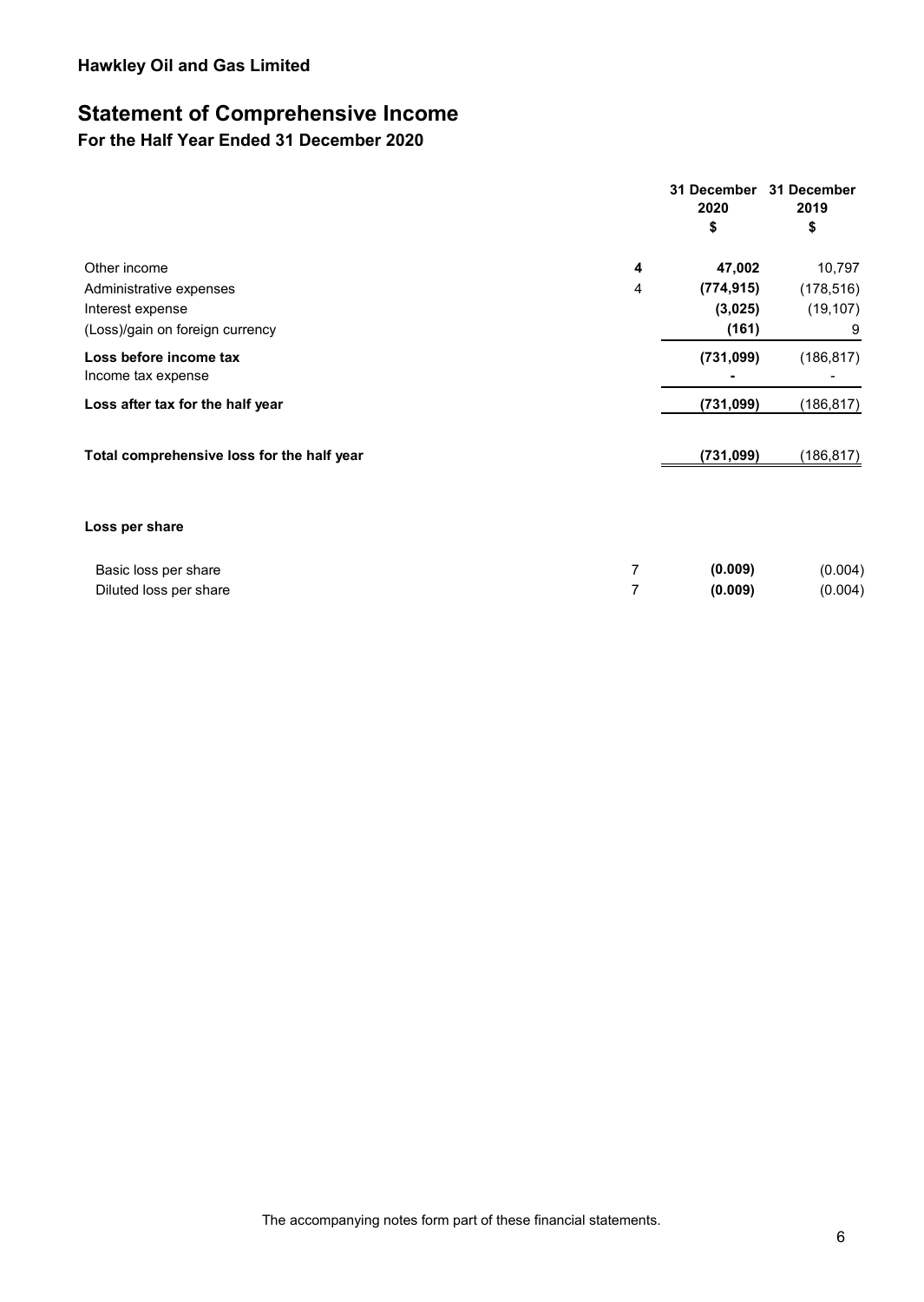### **Statement of Financial Position**

**As at 31 December 2020**

|                                                  | <b>Note</b> | 31 December<br>2020<br>\$ | 30 June<br>2020<br>\$ |
|--------------------------------------------------|-------------|---------------------------|-----------------------|
| <b>ASSETS</b>                                    |             |                           |                       |
| <b>CURRENT ASSETS</b>                            |             |                           |                       |
| Cash and cash equivalents                        |             | 25,345                    | 15,943                |
| Trade and other receivables                      |             | 2,984                     | 68,528                |
| TOTAL CURRENT ASSETS                             |             | 28,329                    | 84,471                |
| <b>TOTAL ASSETS</b>                              |             | 28,329                    | 84,471                |
| <b>LIABILITIES</b><br><b>CURRENT LIABILITIES</b> |             |                           |                       |
| Trade and other payables                         |             | 518,407                   | 462,675               |
| <b>Financial liabilities</b>                     | 5           | 215,074                   | 212,049               |
| <b>TOTAL CURRENT LIABILITIES</b>                 |             | 733,481                   | 674,724               |
| <b>TOTAL LIABILITIES</b>                         |             | 733,481                   | 674,724               |
| <b>NET LIABILITIES</b>                           |             | (705, 152)                | (590, 253)            |
| <b>EQUITY</b>                                    |             |                           |                       |
| Issued capital                                   | 6           | 39,919,788                | 39,349,788            |
| Reserves                                         |             | 4,120,562                 | 4,074,362             |
| <b>Accumulated losses</b>                        |             | (44, 745, 502)            | (44, 014, 403)        |
| TOTAL SHAREHOLDERS' DEFICIT                      |             | (705, 152)                | (590, 253)            |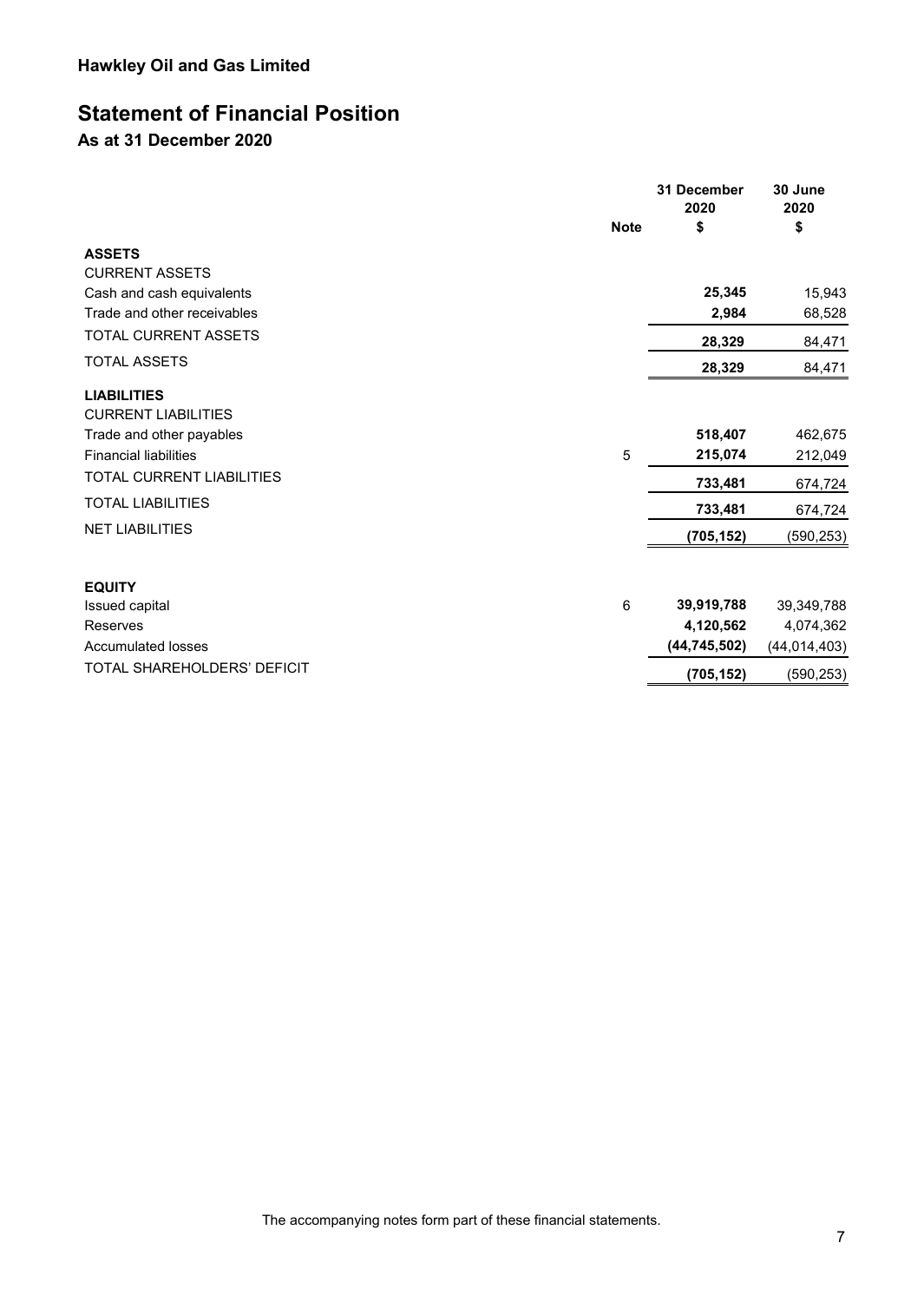### **Statement of Changes in Equity**

**For the Half-Year Ended 31 December 2020**

### **31 December 2019**

|                                  | Ordinary<br><b>Shares</b> | Accumulated<br><b>losses</b> | Convertible<br><b>Note Equity</b><br><b>Reserve</b> | <b>Share Based</b><br><b>Payment</b><br><b>Reserve</b> | Total<br>S |
|----------------------------------|---------------------------|------------------------------|-----------------------------------------------------|--------------------------------------------------------|------------|
| Balance at 1 July 2019           | 39.349.788                | (43, 413, 580)               | (656, 612)                                          | 4,730,974                                              | (364, 430) |
| Loss for the period              |                           | (186.817)                    |                                                     |                                                        | (186,817)  |
| Total other comprehensive income | $\overline{\phantom{a}}$  | (186, 817)                   |                                                     |                                                        | (186, 817) |
| Balance at 31 December 2019      | 39,349,788                | (43,600,397)                 | (656, 612)                                          | 4,730,974                                              | (551, 247) |

#### **31 December 2020**

|                                  | Ordinary<br><b>Shares</b> | <b>Accumulated</b><br><b>losses</b> | Convertible<br><b>Note Equity</b><br><b>Reserve</b> | <b>Share Based</b><br><b>Payment</b><br><b>Reserve</b> | Total      |
|----------------------------------|---------------------------|-------------------------------------|-----------------------------------------------------|--------------------------------------------------------|------------|
| Balance at 1 July 2020           | 39,349,788                | (44, 014, 403)                      | (656, 612)                                          | 4,730,974                                              | (590, 253) |
| Loss for the period              |                           | (731,099)                           |                                                     |                                                        | (731,099)  |
| Total other comprehensive income | ۰                         | (731,099)                           |                                                     |                                                        | (731,099)  |
| Shares issued                    | 570.000                   | $\overline{\phantom{a}}$            |                                                     |                                                        | 570,000    |
| Equity based payment             |                           |                                     |                                                     | 46.200                                                 | 46,200     |
| Balance at 31 December 2020      | 39,919,788                | (44,745,502)                        | (656, 612)                                          | 4,777,174                                              | (705, 152) |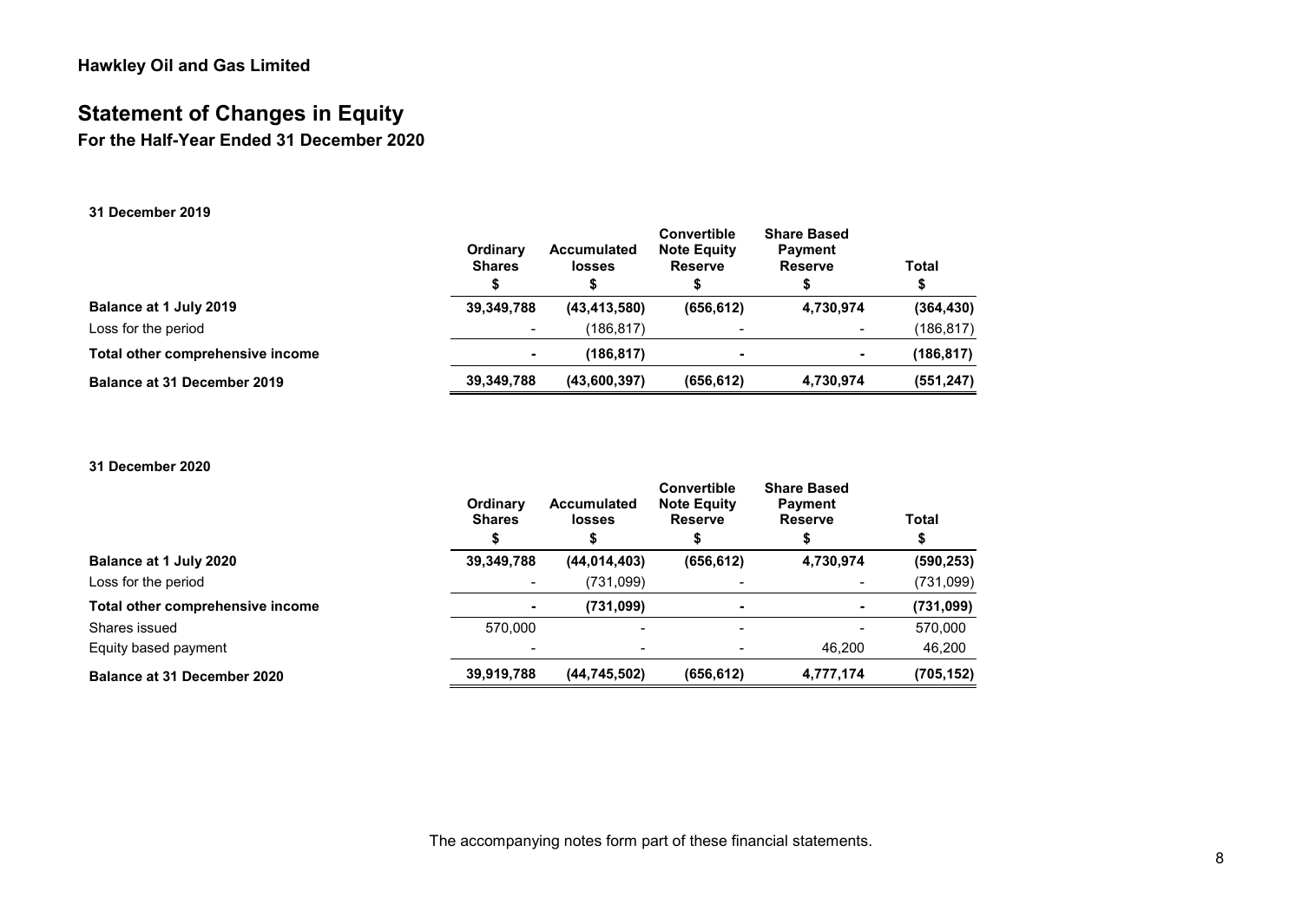### **Statement of Cash Flows**

### **For the Half-Year Ended 31 December 2020**

|                                                               | 31 December<br>2020<br>\$ | 31 December<br>2019<br>\$ |
|---------------------------------------------------------------|---------------------------|---------------------------|
| <b>CASH FLOWS FROM OPERATING ACTIVITIES:</b>                  |                           |                           |
| Payments to suppliers and employees                           | (37, 445)                 | (72, 351)                 |
| Interest received                                             | 2                         |                           |
| Sundry income                                                 | 47,000                    |                           |
| Net cash provided by/(used in) operating activities           | 9,557                     | (72, 344)                 |
| <b>CASH FLOWS FROM FINANCING ACTIVITIES:</b>                  |                           |                           |
| Proceeds from borrowings                                      |                           | 95,000                    |
| Net cash provided by financing activities                     |                           | 95,000                    |
| Net increase in cash and cash equivalents held                | 9,557                     | 22,656                    |
| Cash and cash equivalents at beginning of year                | 15,943                    | 12,947                    |
| Effects of exchange rate changes on cash and cash equivalents | (155)                     | 4                         |
| Cash and cash equivalents at end of the half year             | 25,345                    | 35,607                    |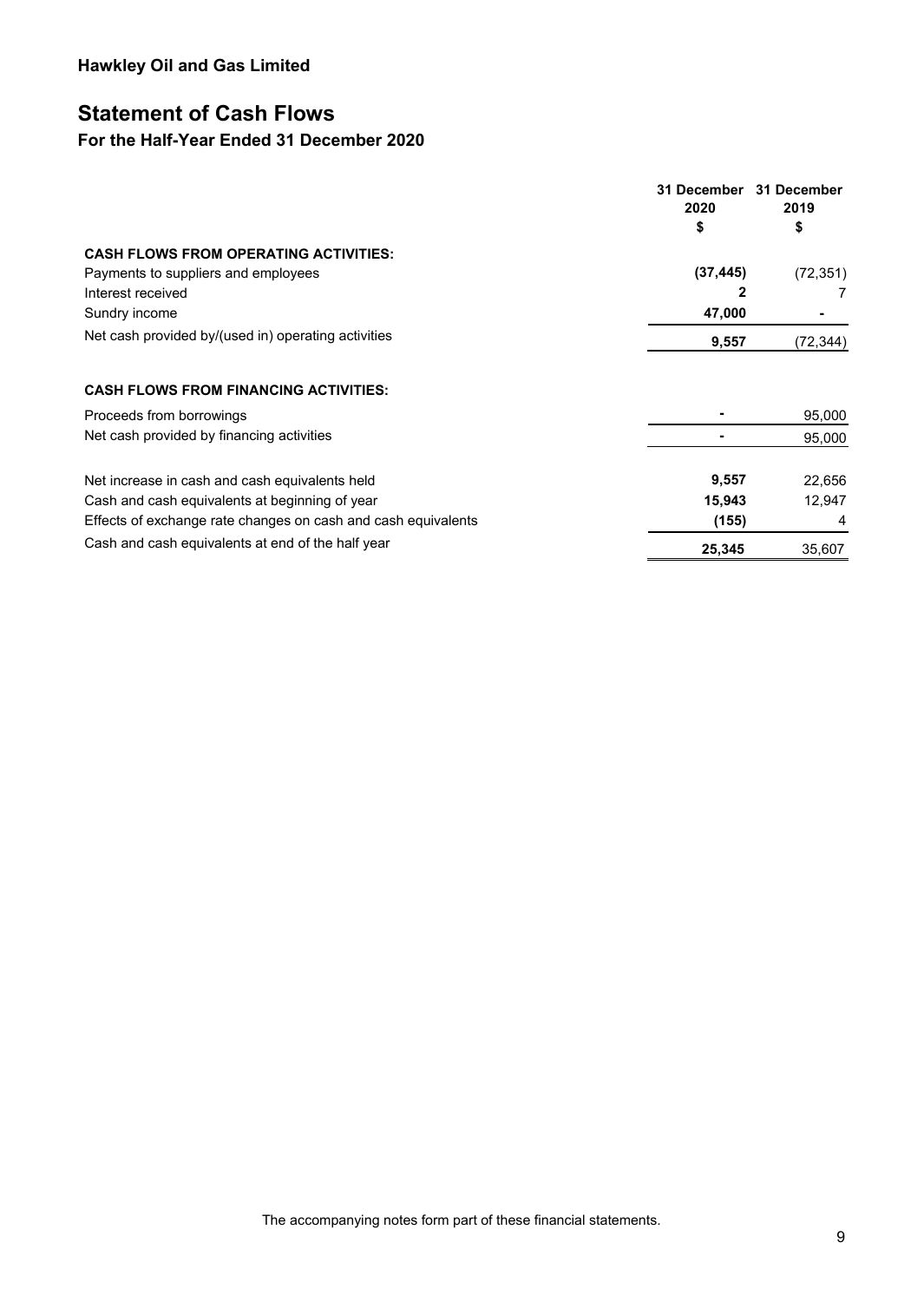### **1 Basis of preparation**

This interim financial report for the half year ended 31 December 2020 is a general purpose condensed financial report prepared in accordance with the requirements of the *Corporations Act 2001* and Australian Accounting Standard AASB 134: Interim Financial Reporting. Compliance with AASB 134 ensures compliance with International Financial Reporting Standards IAS 34 'Interim Financial Reporting'.

The interim financial report is intended to provide users with an update on the latest annual financial statements of Hawkley Oil and Gas Limited. As such it does not contain information that represents relatively insignificant changes occurring during the half year for the Company. This interim financial report does not include all the notes normally included in an annual financial report. It is therefore recommended that this financial report be read in conjunction with the annual financial statements of the Company for the year ended 30 June 2020, together with any public announcements made during the half year.

Except as noted below, the same accounting policies and methods of computation have been followed in this interim financial report as were applied in the most recent annual financial statements.

The Company has not early adopted any other standard, interpretation or amendment that has been issued but is not yet effective.

All other new standards and interpretations effective from 1 July 2020 were adopted with the main impact being disclosure changes as disclosed in Note 2.

#### *Going concern*

The financial report has been prepared on the going concern basis, which contemplates the continuity of normal business activity and realisation of assets and the settlement of liabilities in the normal course of business.

For the half year ended 31 December 2020, the Company generated a loss of \$731,099, including share-based payments of \$616,200. As at 31 December 2020, the Company has cash and cash equivalents of \$25,345 and net liabilities of \$705,152. Current liabilities of \$733,481 at 31 December 2020, includes \$346,348 in outstanding fees owed to current and former directors and \$215,074 for a loan from Emco Capital (Emco), an entity associated with a former director.

Notwithstanding the above the directors consider they have a reasonable basis to prepare the financial statements on a going concern basis after having regard to the following:

- i) In April 2021 the former directors agreed to convert the monies owed to them, totaling \$160,123, into fully paid ordinary shares in the Company.
- ii) In June 2021 the noteholder of the \$200,000 unsecured loan agreed to accept repayment of the \$200,000 loan principal and waive the accumulated interest, with repayment to be in 2 tranches of \$100,000 each. The first payment of \$100,000 was made on 30 June 2021 and the final payment of \$100,000 is to be made the earlier of 5 business days after the Company's shares commence trading on the ASX or 31 December 2021.
- iii) Post 31 December 2020, the Company has so far received \$200,000 under its plans to raise a minimum of \$500,000 before costs via convertible note agreements. The funds are to be used for the first payment of \$100,000 for the settlement of the related party loan (paid on 30 June 2021), completion of any outstanding audited or reviewed financial statements of the Company and towards costs associated with preparation of a prospectus for a capital raising for a new ASX Listing Transaction.
- iv) On 27 July 2021 the Company announced that it had entered into a Binding Letter of Intent ("LOI") to amalgamate with a Canadian oil and gas company with existing production and an independently certified reserve report, to form the basis of an IPO for a substantial capital raising and to seek listing of the Company's securities on the ASX.

Should the directors not be able to achieve the matters set out above, there is significant uncertainty as to whether the Company will be able to continue as a going concern and therefore whether it will be able to pay its debts as and when they fall due and realise its assets and extinguish its liabilities in the normal course of business and at the amounts stated in the financial statements.

The financial statements do not include any adjustment relating to the recoverability or classification of recorded asset amounts or to the amounts or classification of liabilities that might be necessary should the Company not be able to continue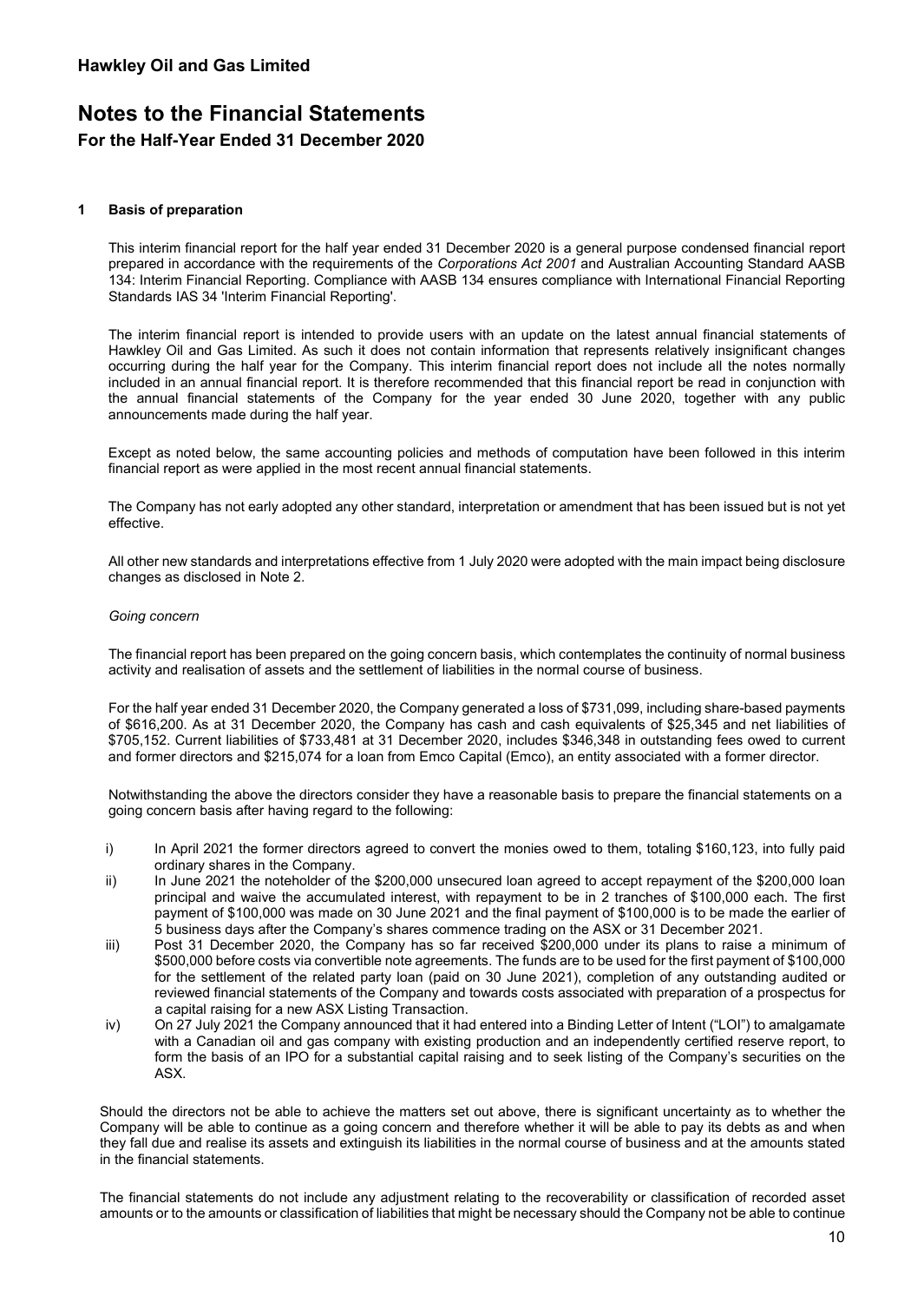as a going concern.

### **2 New and amended accounting standards and interpretations**

The Company has adopted all of the new or amended Accounting Standards and Interpretations issued by the Australian Accounting Standards Board ('AASB') that are mandatory for the current reporting period. Any new or amended Accounting Standards or Interpretations that are not yet mandatory have not been early adopted.

The following Accounting Standards and Interpretations are most relevant to the Company:

#### *Conceptual Framework for Financial Reporting (Conceptual Framework)*

The revised Conceptual Framework is applicable to annual reporting periods beginning on or after 1 July 2021 and early adoption is permitted. The Conceptual Framework contains new definition and recognition criteria as well as new guidance on measurement that affects several Accounting Standards. Where the Company has relied on the existing framework in determining its accounting policies for transactions, events or conditions that are not otherwise dealt with under the Australian Accounting Standards, the Company may need to review such policies under the revised framework. At this time, the application of the Conceptual Framework is not expected to have a material impact on the Company's financial statements.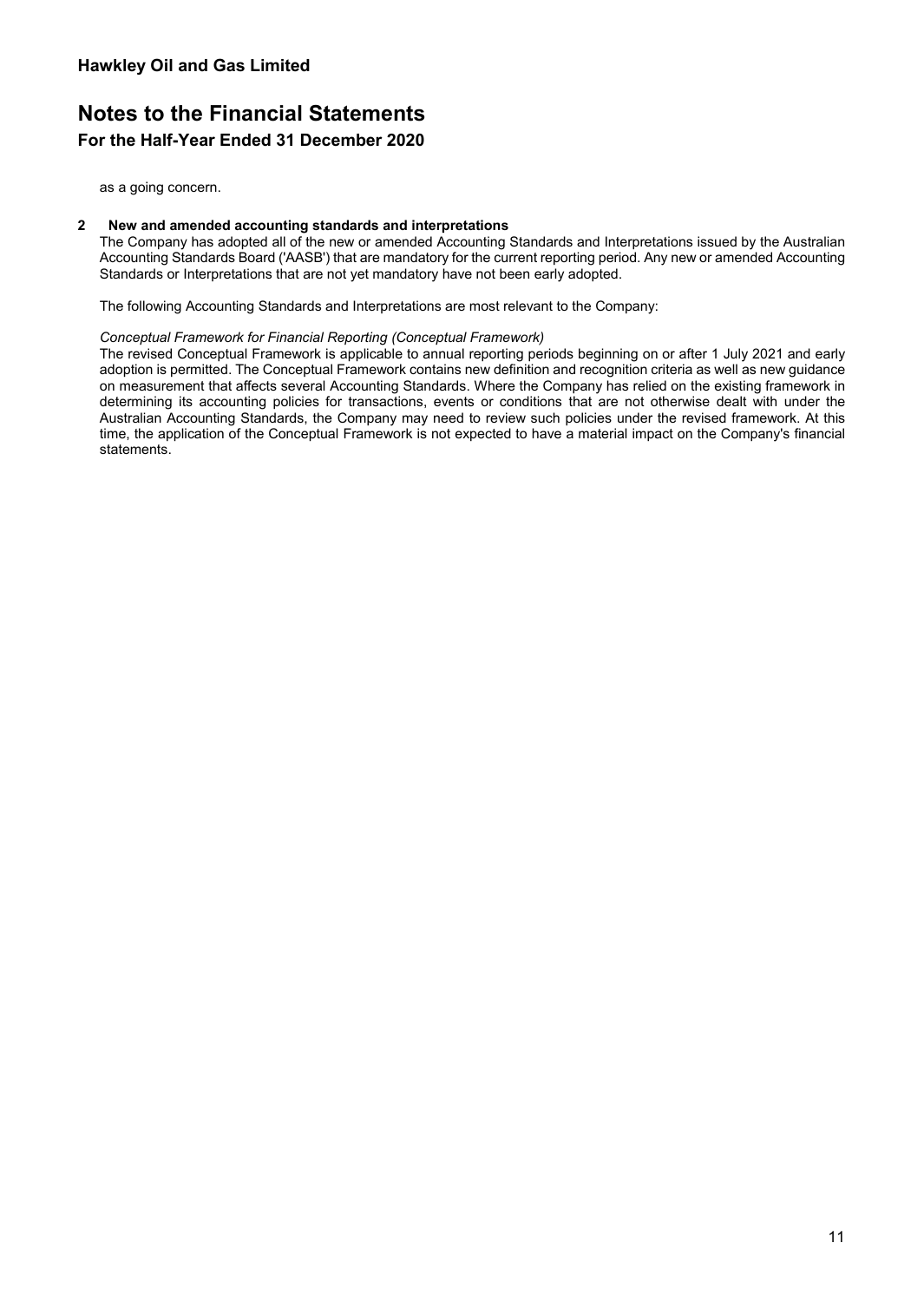# **Notes to the Financial Statements**

### **For the Half-Year Ended 31 December 2020**

### **3 Operating segments**

The Company has identified its operating segments based on the internal reports that are reviewed and used by the Board of Directors (chief operating decision makers) in assessing performance and determining the allocation of resources.

The Company is managed primarily on the basis of product category, operating segments are therefore determined on the same basis. The Company's sole reporting segment is the oil and gas business located wholly within Australia.

The accounting policies applied for internal purposes are consistent with those applied in the preparation of these interim financial statements.

### **4 Loss for the Half-Year**

#### **(a) Other income**

|                                                | 31 December<br>2020 | 31 December<br>2019 |
|------------------------------------------------|---------------------|---------------------|
|                                                | \$                  | \$                  |
| Interest income                                | 2                   |                     |
| Sundry income - government assistance received | 47,000              |                     |
| Gain on modification of financial liability    |                     | 10,790              |
|                                                | 47,002              | 10,797              |
| (b)<br><b>Administrative Expenses</b>          |                     |                     |
|                                                | 2020                | 2019                |
|                                                | \$                  | \$                  |
| Corporate and administrative expenses          | 20,554              | 130,516             |
| Equity based payments to corporate advisors    | 616,200             |                     |
| Director and employee benefits expense         | 132,161             | 42,000              |
| Lease payments                                 | 6,000               | 6,000               |
|                                                | 774,915             | 178,516             |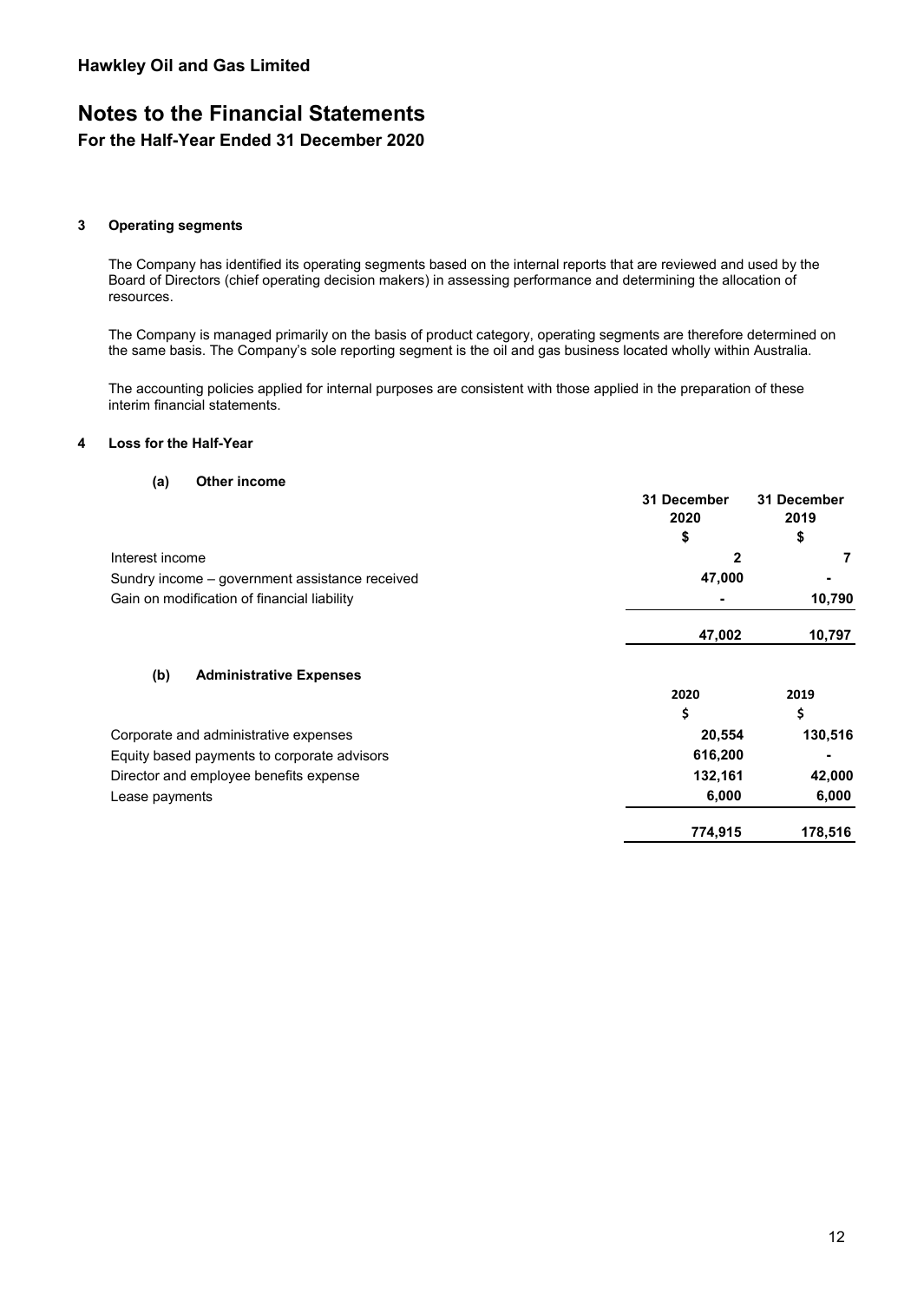### **Notes to the Financial Statements**

**For the Half-Year Ended 31 December 2020**

### **5 Financial liabilities**

|                                  | 31 December<br>2020<br>\$ | 30 June<br>2020<br>\$ |
|----------------------------------|---------------------------|-----------------------|
| <b>CURRENT</b><br>Unsecured loan | 215,074                   | 212,049               |
|                                  | 215,074                   | 212,049               |

Terms and conditions of the above financial liabilities:

- The financial liabilities relate to an unsecured loan of \$200,000 provided on 28 June 2018 via a convertible note from an entity associated with a related party at that time.
- The terms of the loan were amended on 28 June 2019 with a replacement loan agreement to extend the term of the loan until 31 December 2019 and to make conversion of the loan at the election of the related party.
- The loan was further amended on 12 March 2020 to remove the conversion rights and extend the loan term until 30 June 2020.
- The lender is no longer considered to be a related party.
- The loan incurs interest of 3% to be repaid in cash at settlement.

On 30 June 2021, the Company entered into a settlement agreement providing for the loan to be settled by two payments of \$100,000 each, with the accrued interest to be waived. The first payment was made on 30 June 2021 and the final payment is to be paid at the earlier of 5 days after the Company's shares are admitted to trading on the ASX or 31 December 2021.

### **6 Issued capital**

|                                                                              | 31 December<br>2020<br>\$  | 30 June<br>2020<br>\$     |
|------------------------------------------------------------------------------|----------------------------|---------------------------|
| 83,374,230 (30 June 2020: 64,374,230) - Ordinary shares<br>Share issue costs | 43,995,015<br>(4,075,227)  | 43,425,015<br>(4,075,227) |
| <b>Total</b>                                                                 | 39,919,788                 | 39,349,788                |
| <b>Ordinary Shares</b>                                                       | 31 December<br>2020<br>No. | 30 June<br>2020<br>No.    |
| At the beginning of the reporting period                                     | 64,374,230                 | 456,239,077               |
| Reduction due to share consolidation on 1 for 10 basis                       |                            | (410, 614, 847)           |
| Shares issued on conversion of loan notes                                    |                            | 18,750,000                |
| Shares issued for equity based payments                                      | 19,000,000                 |                           |
| At reporting date                                                            | 83,374,230                 | 64,374,230                |
|                                                                              |                            |                           |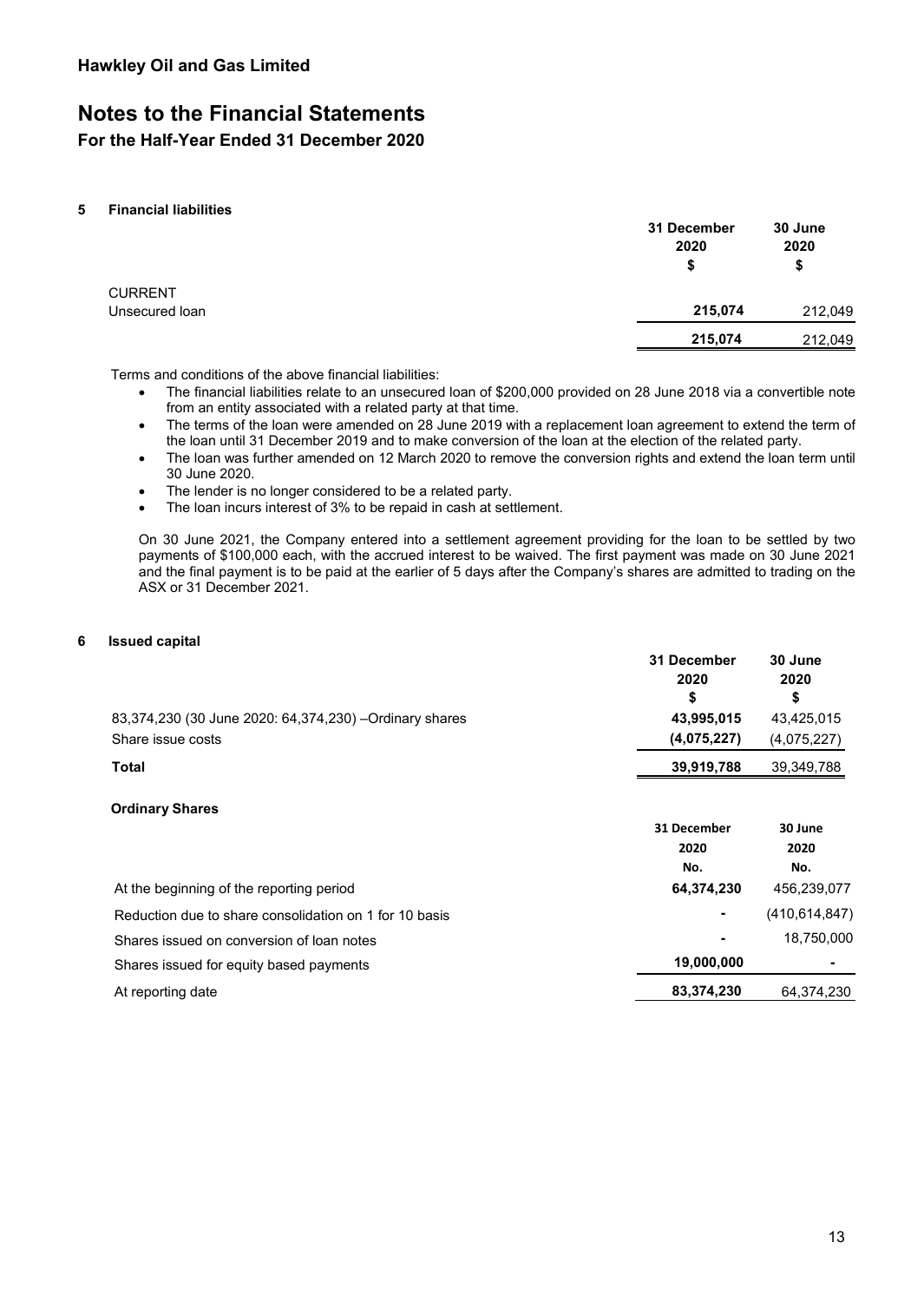# **Notes to the Financial Statements**

### **For the Half-Year Ended 31 December 2020**

### **7 Loss per share**

|                                                        | 31 December | 31 December |  |
|--------------------------------------------------------|-------------|-------------|--|
|                                                        | 2020        | 2019        |  |
|                                                        |             |             |  |
| Earnings used to calculate basic loss per share        | (731,099)   | (186.817)   |  |
| Earnings used in calculation of diluted loss per share | (731,099)   | (186, 817)  |  |

Weighted average number of ordinary shares outstanding during the year used in calculating basic EPS

|                                                                                                                                                       | 31 December<br>2020<br>No. | 31 December<br>2019<br>No. |
|-------------------------------------------------------------------------------------------------------------------------------------------------------|----------------------------|----------------------------|
| Weighted average number of ordinary shares outstanding during the year - number<br>used in calculating basic and dilutive profit/(loss) per share (i) | 81.102.491                 | 45.624.230                 |

(i) Due to the share consolidation that occurred on 14 April 2020, the loss per share is calculated based on the equivalent number of shares on a post consolidation basis. The share consolidation was 1 new share for every 10 existing shares held.

### **8 Contingencies**

The Company did not have any contingencies at 31 December 2020 (30 June 2020: nil).

### **9 Related party transactions**

Transactions between related parties are on normal commercial terms and conditions no more favourable than those available to other parties unless otherwise stated.

Transactions with related parties:

During the half-year ended 31 December 2020, director's fees of \$132,161 (31 December 2019: \$42,000) were incurred.

### **(a) Related party balances**

|                                       | 31 December<br>2020<br>\$ | 30 June<br>2020<br>\$ |
|---------------------------------------|---------------------------|-----------------------|
| <b>CURRENT</b>                        |                           |                       |
| - Trade and other payables:           |                           |                       |
| Amount payable to related individuals | 184,250                   | 88,789                |
| <b>Total</b>                          | 184,250                   | 88,789                |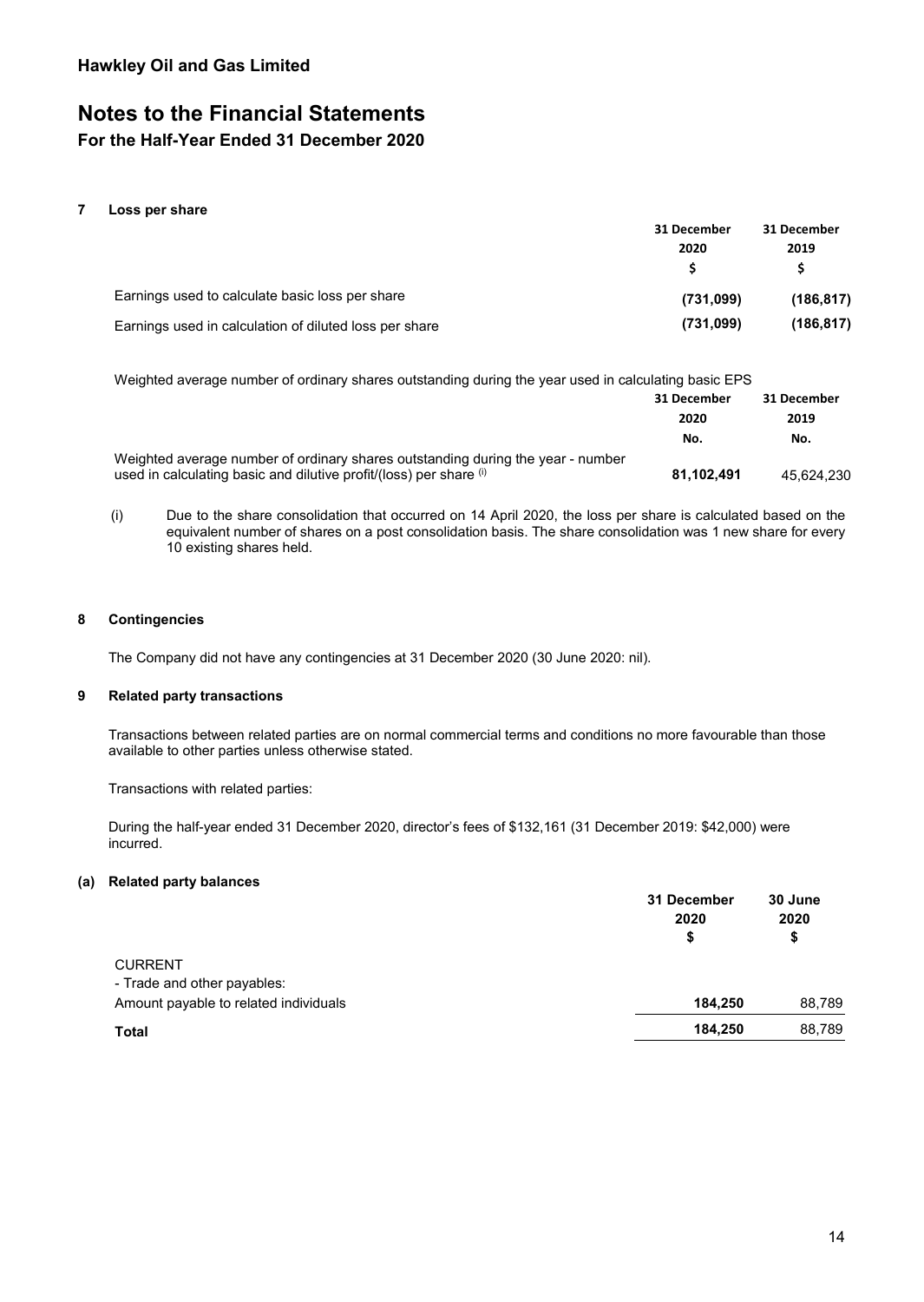#### **10 Equity-based payments**

During the half-year ended 31 December 2020, 19,000,000 fully paid ordinary shares were issued at 3 cents per share to corporate advisors as settlement following termination of their engagements (2019: nil).

As part of the settlement the Company also issued 3,500,000 options with an exercise price of 5 cents per share on or before 30 June 2023. Using the Black and Scholes Option valuation methodology, the fair value of the options issued were calculated using the following inputs:

| Number of options:      | 3,500,000    | Risk free interest rate:        | $0.290\%$ |
|-------------------------|--------------|---------------------------------|-----------|
| Exercise price:         | \$0.005      | Underlying security spot price: | \$0.030   |
| Grant date:             | 22 July 2021 | Expected volatility:            | 100%      |
| Expected exercise date: | 30 June 2023 | Each option was valued at:      | \$0.0132  |
| Total valuation:        | \$46,200     |                                 |           |

#### **11 Events occurring after the reporting date**

On 12 April 2021, the Company entered into settlement agreements with former directors Edmund Babington and Bill Foster to convert their outstanding directors' fees of \$160,127 at 3 cents per share into 5,337,423 fully paid ordinary shares in the Company.

On 30 June 2021, the Company entered into a settlement agreement with Emco Capital Pty Ltd ("Emco") in relation to the outstanding unsecured loan of \$200,000. Under the terms of the settlement, Emco agreed to accept \$100,000 cash payment now and \$100,000 cash payment at the earlier of 5 business days after shares in Hawkley are admitted to trading on the ASX or 31 December 2021. Emco also agreed to forego its entitlement to receive interest payments under the loan. The initial payment of \$100,000 was paid to Emco on 30 June 2021.

During 2021, Mr. Cosimo Damiano of Melbourne has been assisting the Company with its efforts to identify and complete a suitable transaction to enable the Company to recapitalise and seek admission to the ASX. On 1 July 2021 he joined the Board as an executive director. Mr. Damiano's experience involves the strategic analysis and merger and acquisition of oil and gas companies for global investment banks and energy commodity trading companies in a principal investment role.

This experience has provided Mr. Damiano with a strong commercial understanding and analytical analysis of financing oil and gas assets across various geographic and fiscal regimes. He has extensive experience in North America, representing the Mercuria Group as a Director of Upstream Investments and represented Mercuria's Board interests in the company's oil and gas investments throughout North and South America. More recently Mr. Damiano was the Managing Director of Xstate Resources Limited, an ASX listed junior oil and gas company with operations onshore northern California.

In May 2021, the Company began raising additional funds via convertible notes to finance the first loan settlement payment of \$100,000 to Emco and to provide working capital to pursue a new acquisition and IPO listing on ASX. The Company is looking to raise between \$500,000 and \$750,000 through the convertible notes and has received \$200,000 so far. The convertible notes will earn interest of 10% per annum. Subject to obtaining any necessary approvals, conversion into shares is mandatory at the earlier of 5 business days after the Company receives conditional approval from ASX for its securities to be admitted to quotation or 30 June 2022. The conversion price will be 25% of the of the issue price of shares issued by the Company pursuant to its capital raising conducted in relation to a listing transaction. If ASX listing does not occur before the 30 June 2022, the conversion price will be \$0.01 per share, subject to adjustment for any share reconstruction.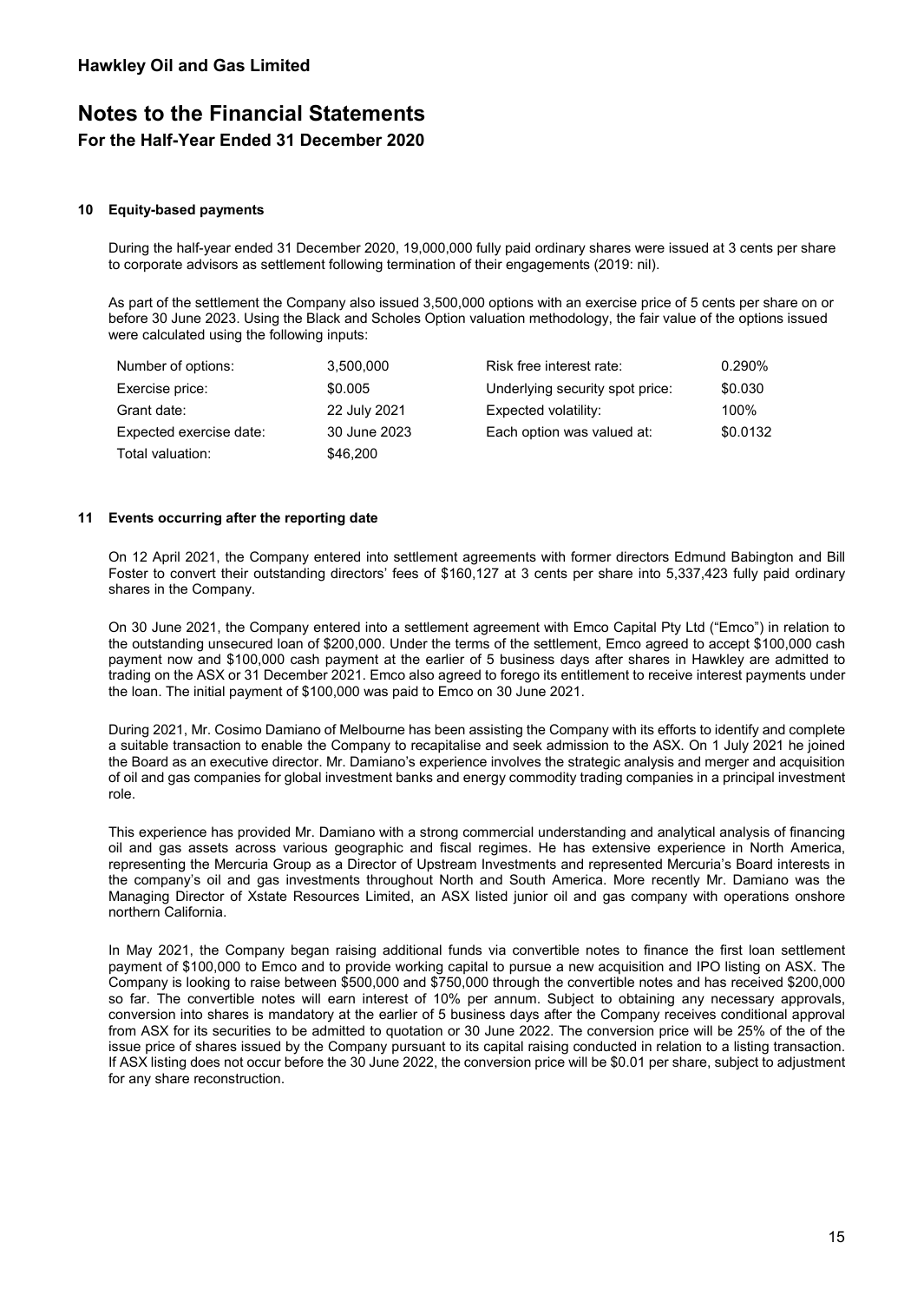### **11 Events occurring after the reporting date (Continued)**

On 7 July 2021, Hawkley received notification that ASIC had approved the retirement of Ernst & Young as auditor of the Company and the appointment of RSM Australia Partners as the new Company auditor. The change in auditor was sought by the Company and Ernst & Young as both parties considered that the additional rigour and expense of having audits performed by a top tier audit firm was no longer justified or in the best interests of shareholders, following the removal of the Company from the ASX Official List.

Mr. Kane Marshall resigned from his position as a non-executive director on 20 July 2021 after serving the Company in that capacity for around 18 months. Mr. Tom Fontaine also resigned from the Company on 19 August 2021 after serving more than two years as Managing Director during what was a difficult period for the Company.

On 27 July 2021 the Company announced that it has entered into a Binding Letter of Intent ("LOI") to amalgamate with a Canadian oil and gas company with existing production and an independently certified reserve report (the "Merger"). The Merger will provide Hawkley with existing reserves (2P +12.5 MMBOE), existing production (+2900 BOEPD), access to high quality facilities and undeveloped land position, with likely significant production increases and yet to be developed resources at a low entry cost. The Merger is subject to certain conditions that include, but are not limited to, Hawkley seeking ASX relisting, management and board changes and Hawkley undertaking a capital raising.

Mr. Joseph Naemi joined the Board on 16 August 2021 as an independent non-executive chairman. Mr. Naemi has thirty years of international experience across the entire hydrocarbons value chain as a founder or co-founder of a series of oil and gas exploration and production ("E&P") companies, with a proven track record of monetising E&P assets. He has worked in a wide range of jurisdictions including The Americas, North Africa, Middle East, Central Asia, and South East Asia. He has previously served on the board of publicly listed oil & gas and mining companies in Australia, Canada, and Mongolia.

The impact of the Coronavirus (COVID-19) pandemic is ongoing and it is not practicable to estimate the potential impact, positive or negative, after the reporting date. The situation is rapidly developing and is dependent on measures imposed by the Australian Government and other countries, such as maintaining social distancing requirements, quarantine, travel restrictions and any economic stimulus that may be provided.

No other matters or circumstances have arisen since the end of the half year which significantly affected or could significantly affect the operations of the Company, the results of those operations, or the state of affairs of the Company in future financial years.

### **12 Fair value measurement**

The carrying value of financial assets and financial liabilities approximate their fair values.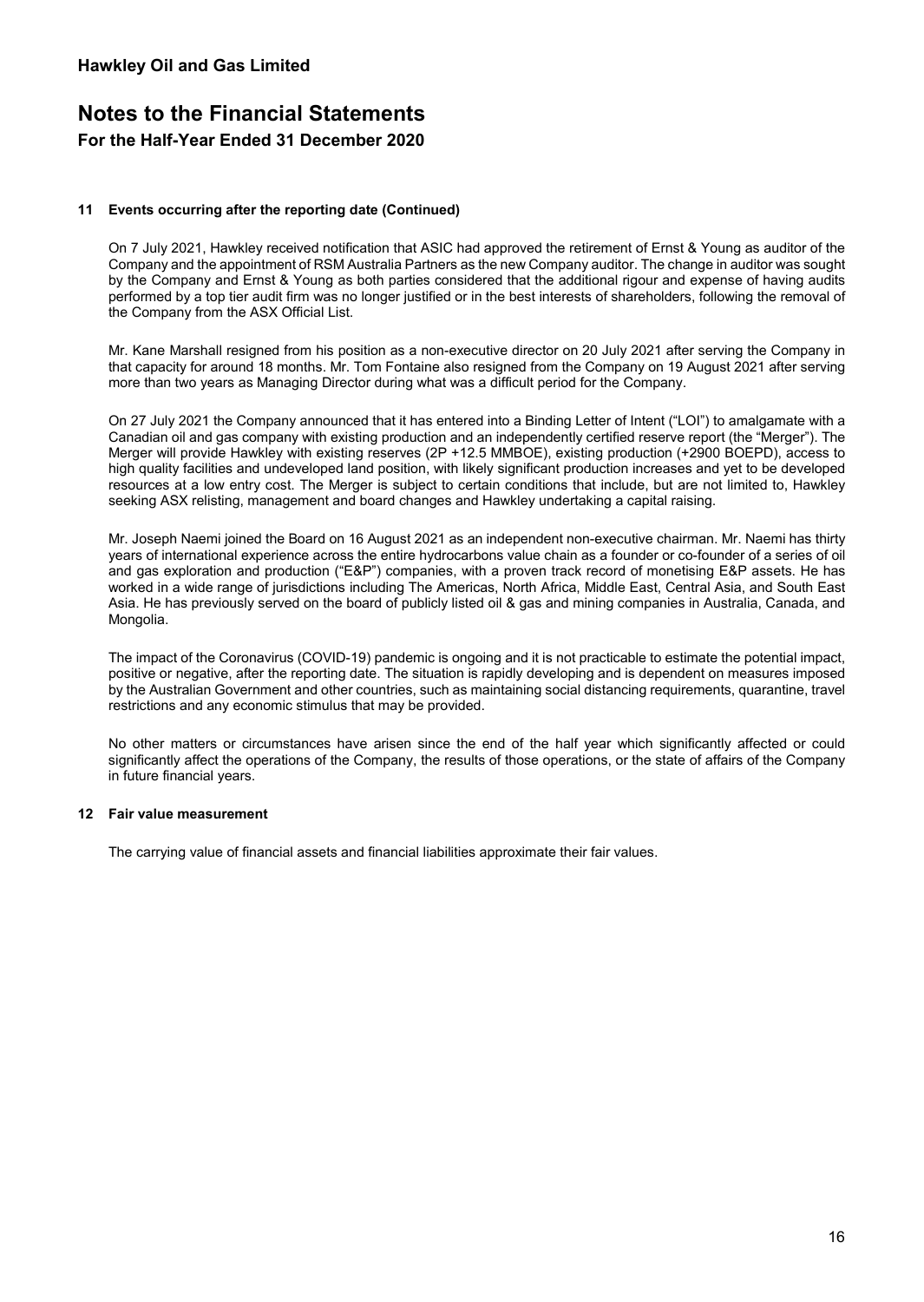

#### **RSM Australia Partners**

Level 32, Exchange Tower 2 The Esplanade Perth WA 6000 GPO Box R1253 Perth WA 6844

> T +61 (0) 8 9261 9100  $F + 61(0) 8 92619111$ www.rsm.com.au

### **INDEPENDENT AUDITOR'S REVIEW REPORT TO THE MEMBERS OF HAWKLEY OIL AND GAS LIMITED**

### **Report on the Half-Year Financial Report**

We have reviewed the accompanying half-year financial report of Hawkley Oil and Gas Limited (the company) which comprises the statement of financial position as at 31 December 2020, the statement of comprehensive income, statement of changes in equity and statement of cash flows for the half-year ended on that date, notes comprising a summary of significant accounting policies and other explanatory information and the directors' declaration.

### *Directors' Responsibility for the Half-Year Financial Report*

The directors of the company are responsible for the preparation of the half-year financial report that gives a true and fair view in accordance with Australian Accounting Standards and the *Corporations Act 2001* and for such internal control as the directors determine is necessary to enable the preparation of the half-year financial report that is free from material misstatement, whether due to fraud or error.

#### *Auditor's Responsibility*

Our responsibility is to express a conclusion on the half-year financial report based on our review. We conducted our review in accordance with Auditing Standard on Review Engagements ASRE 2410 *Review of a Financial Report Performed by the Independent Auditor of the Entity*, in order to state whether, on the basis of the procedures described, we have become aware of any matter that makes us believe that the half-year financial report is not in accordance with the *Corporations Act 2001* including: giving a true and fair view of the company's financial position as at 31 December 2020 and its performance for the half-year ended on that date; and complying with Accounting Standard AASB 134 *Interim Financial Reporting* and the *Corporations Regulations 2001*. As the auditor of Hawkley Oil and Gas Limited, ASRE 2410 requires that we comply with the ethical requirements relevant to the audit of the annual financial report.

A review of a half-year financial report consists of making enquiries, primarily of persons responsible for financial and accounting matters, and applying analytical and other review procedures. A review is substantially less in scope than an audit conducted in accordance with Australian Auditing Standards and consequently does not enable us to obtain assurance that we would become aware of all significant matters that might be identified in an audit. Accordingly, we do not express an audit opinion.

#### **THE POWER OF BEING UNDERSTOOD** AUDIT | TAX | CONSULTING

RSM Australia Partners is a member of the RSM network and trades as RSM. RSM is the trading name used by the members of the RSM network. Each member of the RSM network is an independent accounting and consulting firm which practices in its own right. The RSM network is not itself a separate legal entity in any jurisdiction. RSM Australia Partners ABN 36 965 185 036

Liability limited by a scheme approved under Professional Standards Legislation